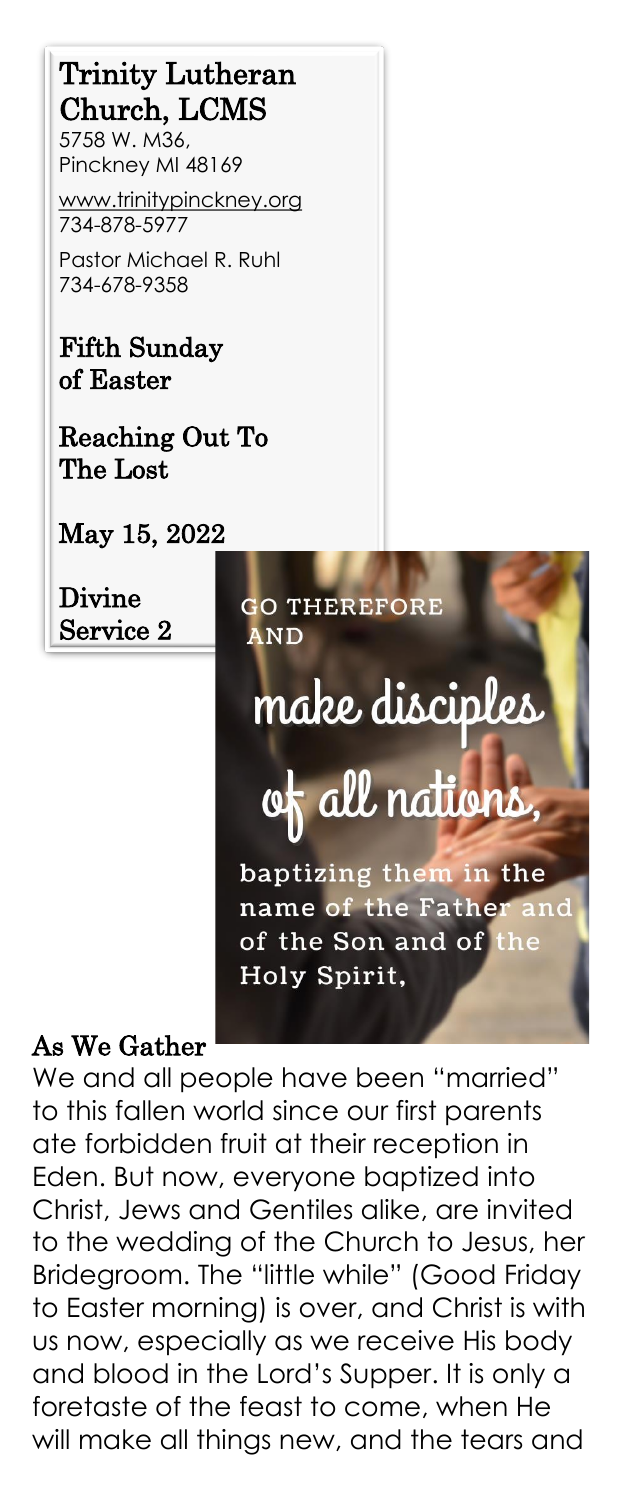sorrow we experience now will be in the past. Jesus has come and brings pleasure eternal!

# Confession and Absolution

### 910 Now the Silence

Now the silence Now the peace Now the empty hands uplifted Now the kneeling Now the plea Now the Father's arms in welcome Now the hearing Now the pow'r Now the vessel brimmed for pouring Now the body Now the blood Now the joyful celebration Now the wedding Now the songs Now the heart forgiven leaping Now the Spirit's visitation Now the Son's epiphany Now the Father's blessing Now Now Now Text: Jaroslav J. Vajda, 1919–2008 Text: © 1969 Hope Publishing Co. Used by permission: LSB Hymn License no. 110002688

#### *Stand*

*The sign of the cross may be made by all in remembrance of their Baptism.*

 $\mathbf{P}$  In the name of the Father and of the + Son and of the Holy Spirit.

C **Amen.**

 $\mathbf{P}$  If we say we have no sin, we deceive ourselves, and the truth is not in us.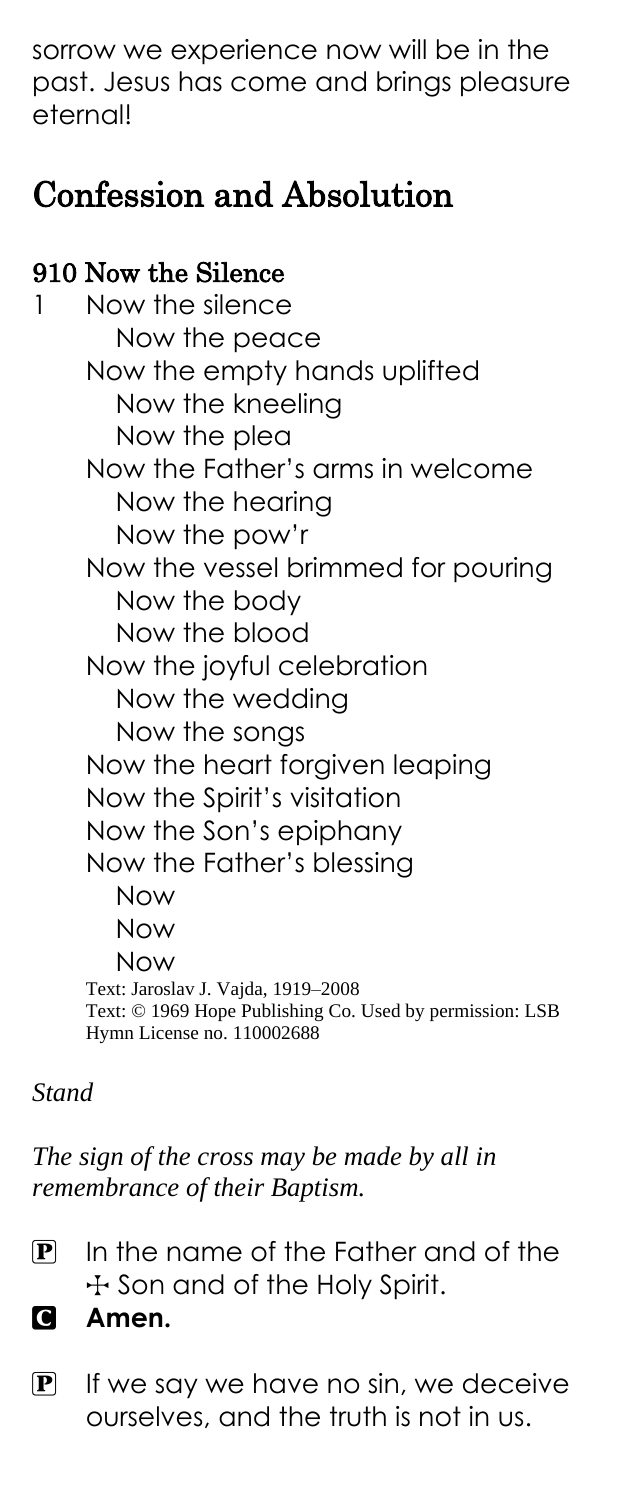#### C **But if we confess our sins, God, who is faithful and just, will forgive our sins and cleanse us from all unrighteousness.**

*Kneel/Stand*

*Silence for reflection on God's Word and for selfexamination.*

- $\mathbf{P}$  Let us then confess our sins to God our Father.
- C **Most merciful God, we confess that we are by nature sinful and unclean. We have sinned against You in thought, word, and deed, by what we have done and by what we have left undone. We have not loved You with our whole heart; we have not loved our neighbors as ourselves. We justly deserve Your present and eternal punishment. For the sake of Your Son, Jesus Christ, have mercy on us. Forgive us, renew us, and lead us, so that we may delight in Your will and walk in Your ways to the glory of Your holy name. Amen.**
- **P** Almighty God in His mercy has given His Son to die for you and for His sake forgives you all your sins. As a called and ordained servant of Christ, and by His authority, I therefore forgive you all your sins in the name of the Father and of the  $+$  Son and of the Holy Spirit.
- C **Amen.**

*Stand*

# Service of the Word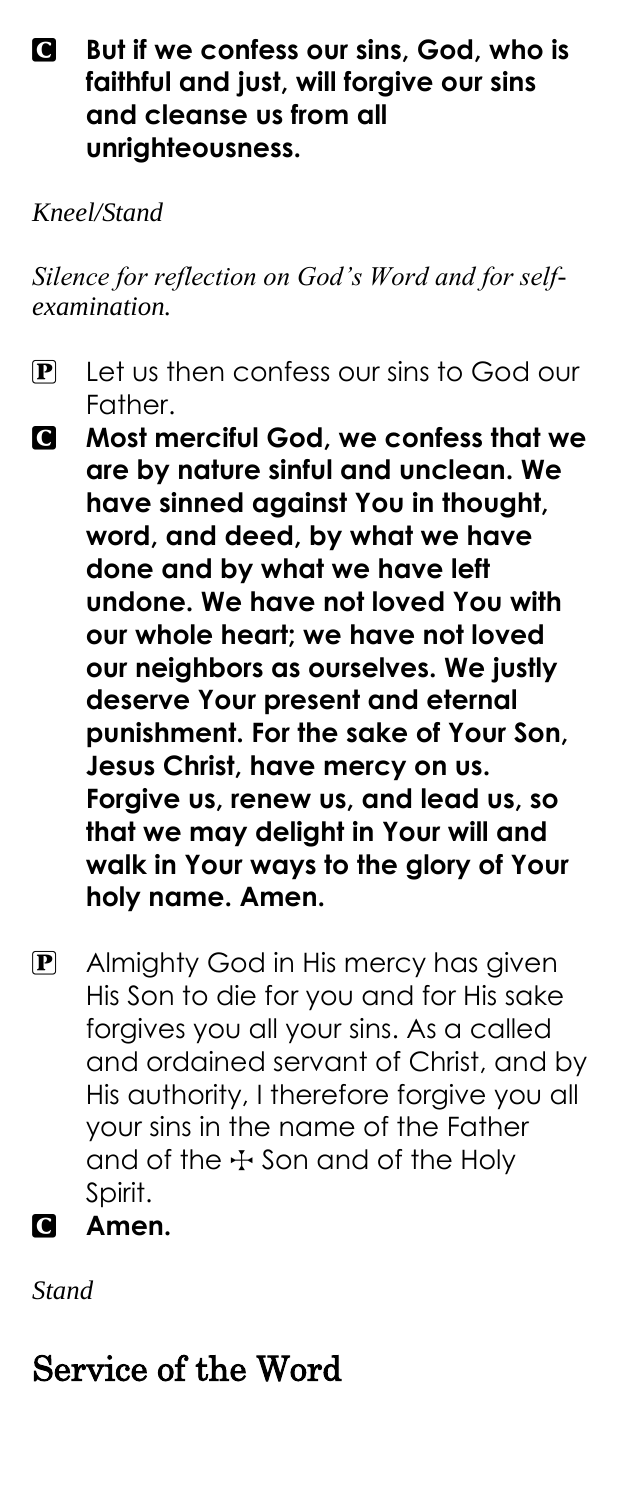Introit *Psalm 98:2–6; antiphon: v. 1*

Oh sing to the LORD a new song, for he has done marvelous things!

His right hand and his holy arm have worked salvation for him.

The LORD has made known his salvation; he has revealed his righteousness in the sight of the nations.

He has remembered his steadfast love and faithfulness to the house of Israel.

All the ends of the earth have seen the salvation of our God.

Make a joyful noise to the LORD, all the earth;

break forth into joyous song and sing praises!

Sing praises to the LORD with the lyre, with the lyre and the sound of melody!

With trumpets and the sound of the horn make a joyful noise before the King, the

LORD!

#### **Glory be to the Father and to the Son and to the Holy Spirit;**

### **as it was in the beginning,**

#### **is now, and will be forever. Amen.**

Oh sing to the LORD a new song, for he has done marvelous things!

His right hand and his holy arm have worked salvation for him.

#### Kyrie *LSB 168*

- A In peace let us pray to the Lord.
- C **Lord, have mercy.**
- A For the peace from above and for our salvation let us pray to the Lord.

```
C Lord, have mercy.
```
- A For the peace of the whole world, for the well-being of the Church of God, and for the unity of all let us pray to the Lord.
- C **Lord, have mercy.**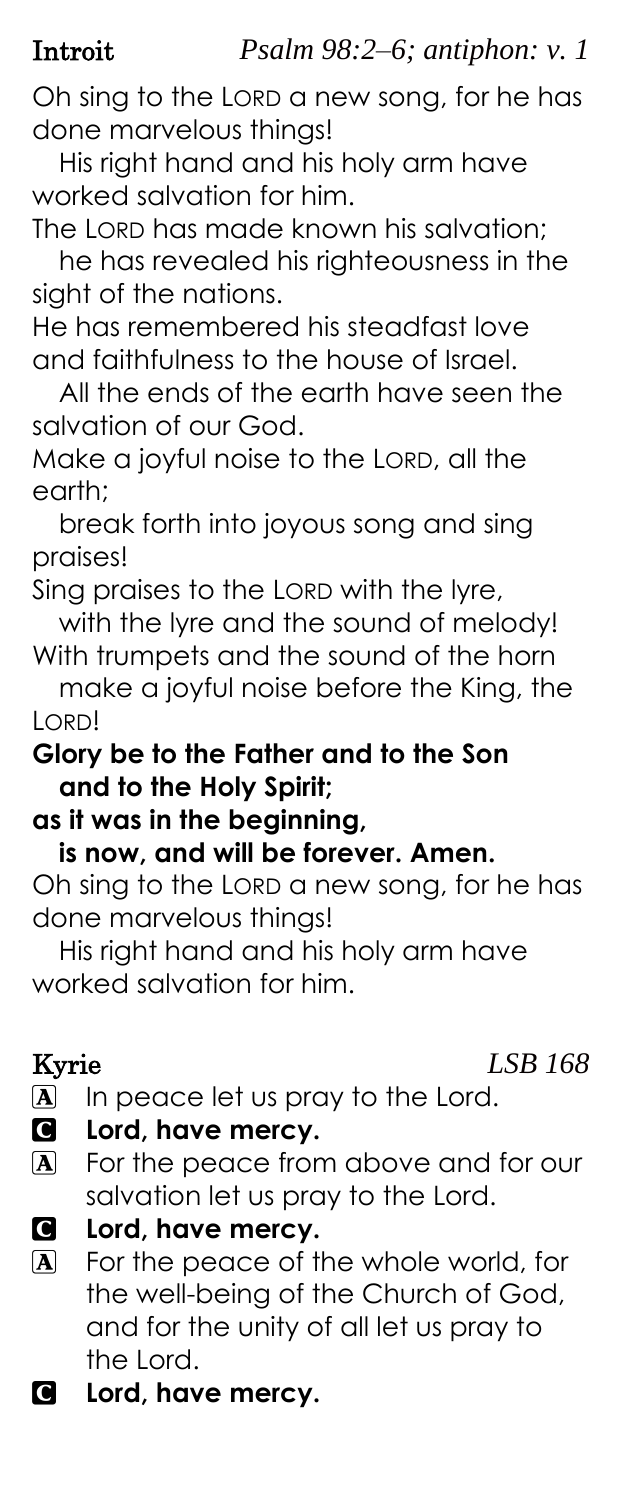- $\mathbf{A}$  For this holy house and for all who offer here their worship and praise let us pray to the Lord.
- C **Lord, have mercy.**
- A Help, save, comfort, and defend us, gracious Lord.
- C **Amen.**

#### This Is the Feast *LSB 171*

- 
- A This is the feast of victory for our God. Alleluia.
- C **Worthy is Christ, the Lamb who was slain, whose blood set us free to be people of God.**

**Power and riches and wisdom and strength and honor and blessing and glory are His.**

**This is the feast of victory for our God. Alleluia.**

**Sing with all the people of God, and join in the hymn of all creation:**

**Blessing and honor and glory and might be to God and the Lamb forever. Amen.**

**This is the feast of victory for our God, for the Lamb who was slain has begun His reign.**

**Alleluia, alleluia.**

## Salutation and Collect of the Day

- $\mathbf{P}$  The Lord be with you.
- C **And also with you.**

P Let us pray.

O God, You make the minds of Your faithful to be of one will. Grant that we may love what You have commanded and desire what You promise, that among the many changes of this world our hearts may be fixed where true joys are found; through Jesus Christ, Your Son, our Lord, who lives and reigns with You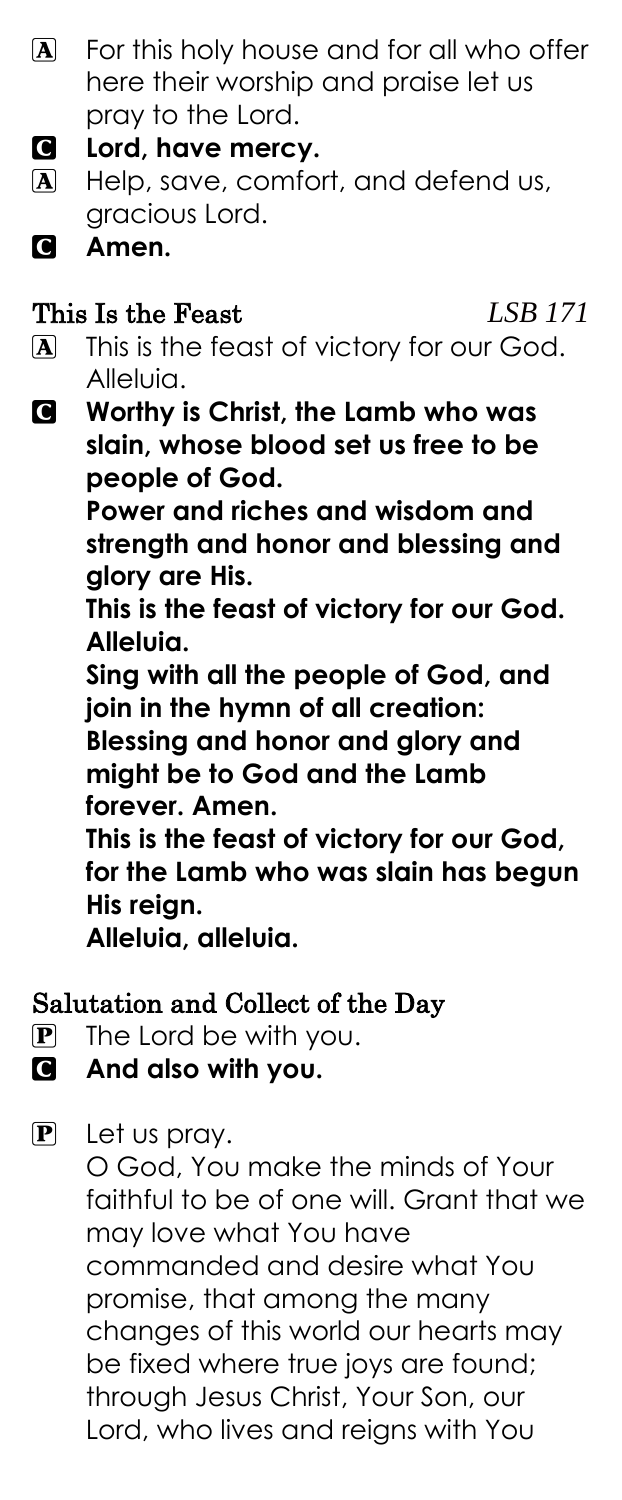and the Holy Spirit, one God, now and forever.

#### C **Amen.**

*Sit*

#### First Reading *Acts 11:1–18* **Peter Reports to the Church**

<sup>1</sup>Now the apostles and the brothers who were throughout Judea heard that the Gentiles also had received the word of God. 2So when Peter went up to Jerusalem, the circumcision party criticized him, saying, 3"You went to uncircumcised men and ate with them." 4But Peter began and explained it to them in order: 5"I was in the city of Joppa praying, and in a trance I saw a vision, something like a great sheet descending, being let down from heaven by its four corners, and it came down to me. <sup>6</sup>Looking at it closely, I observed animals and beasts of prey and reptiles and birds of the air. 7And I heard a voice saying to me, 'Rise, Peter; kill and eat.' 8But I said, 'By no means, Lord; for nothing common or unclean has ever entered my mouth.' <sup>9</sup>But the voice answered a second time from heaven, 'What God has made clean, do not call common.' 10This happened three times, and all was drawn up again into heaven. <sup>11</sup>And behold, at that very moment three men arrived at the house in which we were, sent to me from Caesarea. 12And the Spirit told me to go with them, making no distinction. These six brothers also accompanied me, and we entered the man's house. <sup>13</sup>And he told us how he had seen the angel stand in his house and say, 'Send to Joppa and bring Simon who is called Peter; 14he will declare to you a message by which you will be saved, you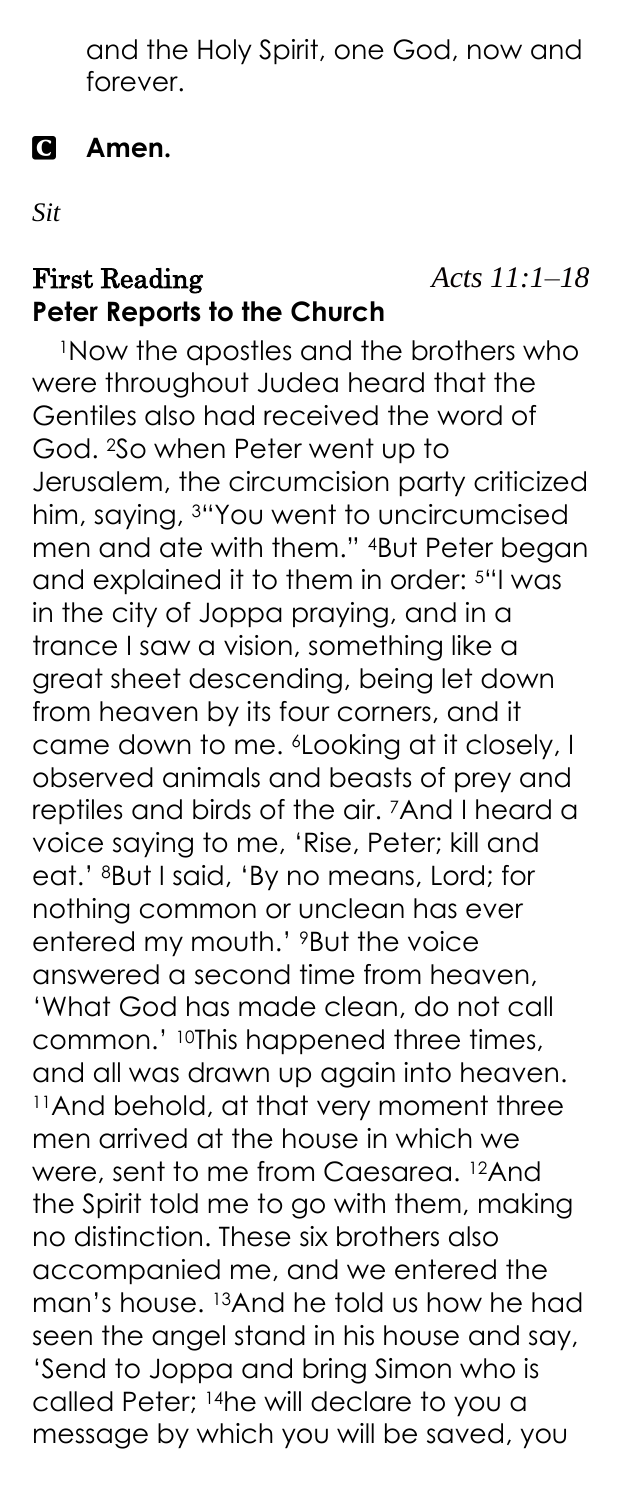and all your household.' 15As I began to speak, the Holy Spirit fell on them just as on us at the beginning. 16And I remembered the word of the Lord, how he said, 'John baptized with water, but you will be baptized with the Holy Spirit.' 17If then God gave the same gift to them as he gave to us when we believed in the Lord Jesus Christ, who was I that I could stand in God's way?" 18When they heard these things they fell silent. And they glorified God, saying, "Then to the Gentiles also God has granted repentance that leads to life."

A This is the Word of the Lord.

### C **Thanks be to God.**

### Gradual *adapt. from Matthew 28:7; Hebrews 2:7; Psalm 8:6*

Christ has risen from the dead.

[God the Father] has crowned him with glory and honor.

He has given him dominion over the works of his hands;

he has put all things under his feet.

## Epistle *Revelation 21:1–7* **The New Heaven and the New Earth**

<sup>1</sup>Then I saw a new heaven and a new earth, for the first heaven and the first earth had passed away, and the sea was no more. 2And I saw the holy city, new Jerusalem, coming down out of heaven from God, prepared as a bride adorned for her husband. 3And I heard a loud voice from the throne saying, "Behold, the dwelling place of God is with man. He will dwell with them, and they will be his people, and God himself will be with them as their God. 4He will wipe away every tear from their eyes, and death shall be no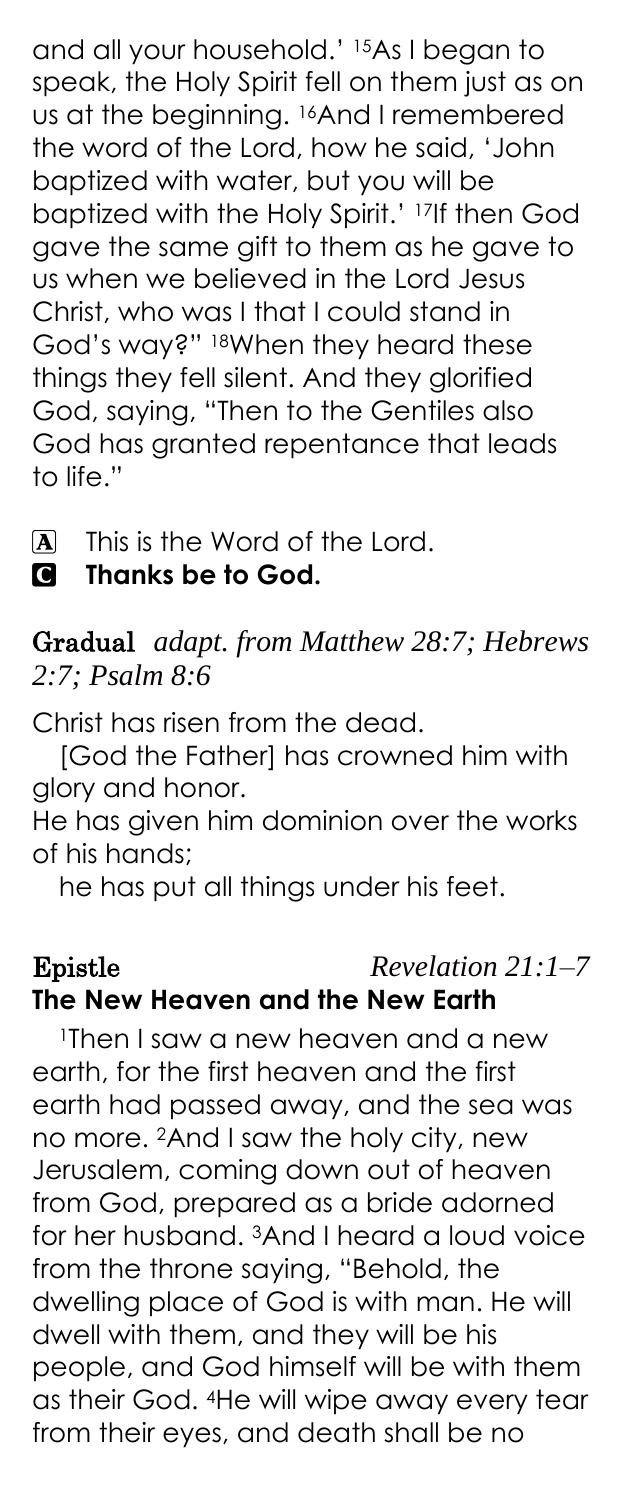more, neither shall there be mourning nor crying nor pain anymore, for the former things have passed away."

<sup>5</sup>And he who was seated on the throne said, "Behold, I am making all things new." Also he said, "Write this down, for these words are trustworthy and true." 6And he said to me, "It is done! I am the Alpha and the Omega, the beginning and the end. To the thirsty I will give from the spring of the water of life without payment. <sup>7</sup>The one who conquers will have this heritage, and I will be his God and he will be my son."

A This is the Word of the Lord.

C **Thanks be to God.**

*Stand*

Alleluia and Verse *LSB 173*

C **Alleluia. Lord, to whom shall we go? You have the words of eternal life. Alleluia.**

Holy Gospel *John 16:12–22* P The Holy Gospel according to St. John, the sixteenth chapter.

**G** Glory to You, O Lord.

12[Jesus said:] "I still have many things to say to you, but you cannot bear them now. <sup>13</sup>When the Spirit of truth comes, he will guide you into all the truth, for he will not speak on his own authority, but whatever he hears he will speak, and he will declare to you the things that are to come. 14He will glorify me, for he will take what is mine and declare it to you. 15All that the Father has is mine; therefore I said that he will take what is mine and declare it to you.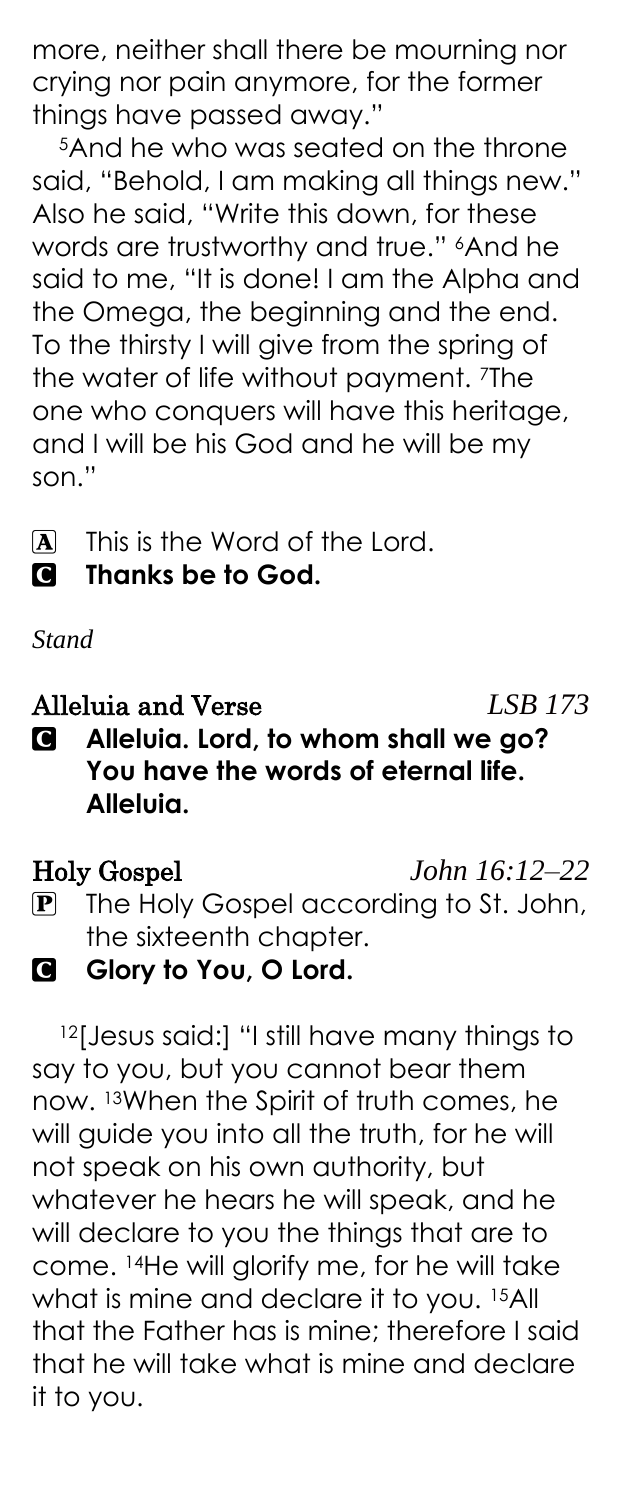#### **Your Sorrow Will Turn into Joy**

16"A little while, and you will see me no longer; and again a little while, and you will see me." 17So some of his disciples said to one another, "What is this that he says to us, 'A little while, and you will not see me, and again a little while, and you will see me'; and, 'because I am going to the Father'?" 18So they were saying, "What does he mean by 'a little while'? We do not know what he is talking about." 19 Jesus knew that they wanted to ask him, so he said to them, "Is this what you are asking yourselves, what I meant by saying, 'A little while and you will not see me, and again a little while and you will see me'? <sup>20</sup>Truly, truly, I say to you, you will weep and lament, but the world will rejoice. You will be sorrowful, but your sorrow will turn into joy. 21When a woman is giving birth, she has sorrow because her hour has come, but when she has delivered the baby, she no longer remembers the anguish, for joy that a human being has been born into the world. <sup>22</sup>So also you have sorrow now, but I will see you again and your hearts will rejoice, and no one will take your joy from you."

- **P** This is the Gospel of the Lord.
- C **Praise to You, O Christ.**

*Sit*

#### 540 Christ, the Word of God Incarnate

1 Christ, the Word of God incarnate, Lord and Son of Abraham; Christ, the radiance of the Father, Perfect God, the great I AM; Christ, the light, You shine unvanquished, Light and life You bring to all; Light our path with Your own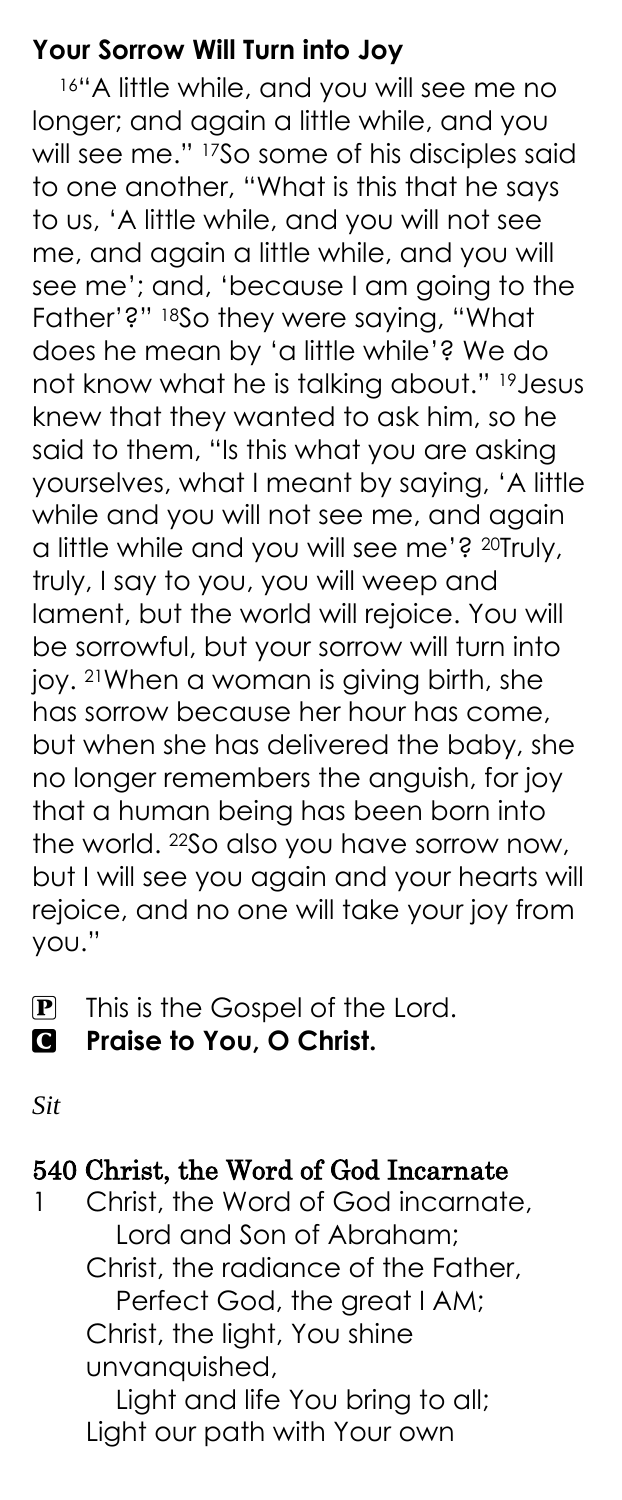#### presence, Grant us grace to heed Your call.

2 Christ, the living bread from heaven, Food for body, food for soul;

Christ, the manna daily given, Nourish, strengthen, make us whole. Feed us with the food of heaven, Foretaste of the feast to be; Quench our thirst with living water

Springing up eternally.

# 3 Christ, the shoot that springs triumphant

 From the stump of Jesse's tree; Christ, true vine, You nurture branches To bear fruit abundantly. Graft us into You, O Savior; Prune our hearts so we remain Fruitful branches in Your vineyard Till eternal life we gain.

4 Christ, our good and faithful shepherd, Watching all Your lambs and sheep; Christ, the gate that guards the sheepfold,

 Never-failing vigil keep. When we stray, Good Shepherd, seek us,

 Find us, lift us, bear us home; Lamb of God, our shepherd, keep us; Let us hear Your voice alone.

5 Christ, the way that leads unfailing To the Father's home on high,

Christ, the truth that frees the captive, Christ, the life that cannot die. Mediator to the Father,

Sacrifice and great High Priest:

Lead us to Your heav'nly mansions, There to share Your wedding feast.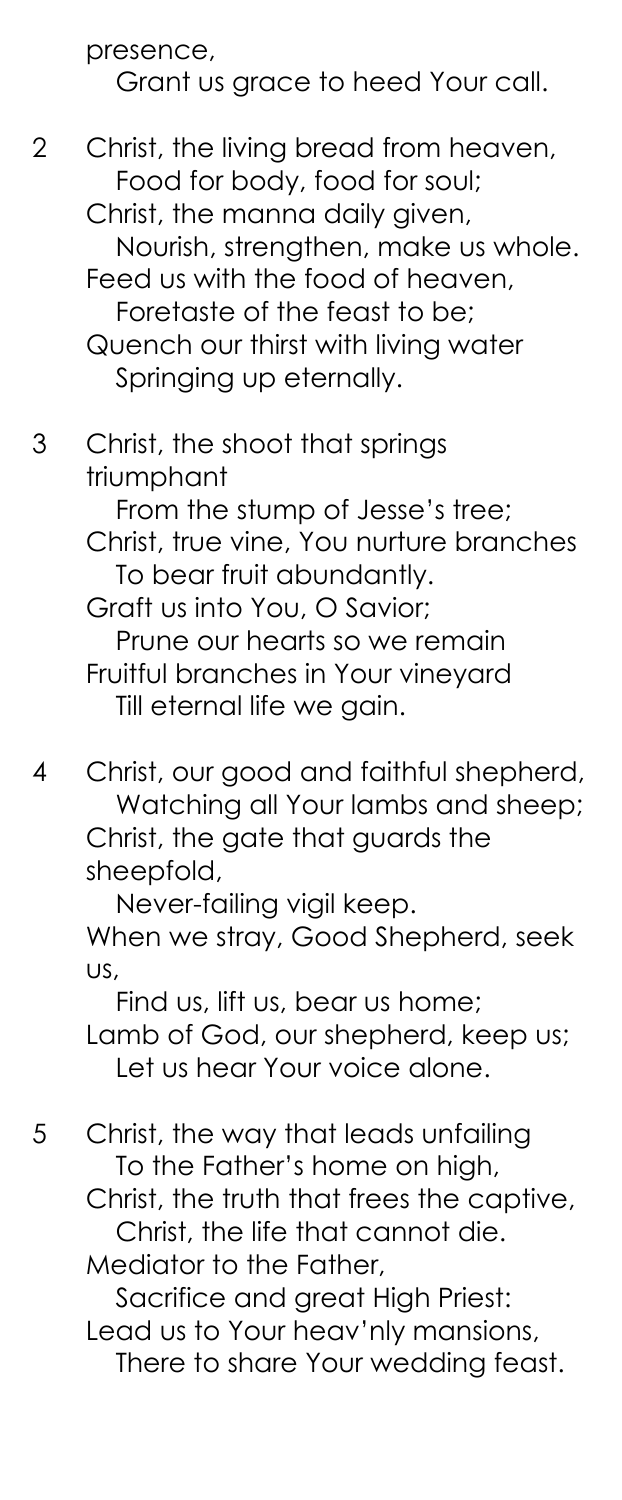$\triangle 6$  Christ, the Alpha and Omega, Christ, the firstborn from the dead, Christ, the life and resurrection, Christ, the Church's glorious head: Praise and thanks and adoration And unending worship be To the Father and the Spirit And to You eternally. Text: Steven P. Mueller, 1964 Text: © 2001 Steven P. Mueller. Used by permission: LSB Hymn License no. 110002688

### Sermon: Greeter...or Gladiator? *Acts 11:1-18*

*Stand*

Nicene Creed C **I believe in one God, the Father Almighty, maker of heaven and earth and of all things visible and invisible. And in one Lord Jesus Christ, the only-begotten Son of God, begotten of His Father before all worlds, God of God, Light of Light, very God of very God, begotten, not made, being of one substance with the Father, by whom all things were made; who for us men and for our salvation came down from heaven and was incarnate by the Holy Spirit of the virgin Mary and was made man; and was crucified also for us under Pontius Pilate. He suffered and was buried. And the third day He rose again according to the Scriptures and ascended into heaven**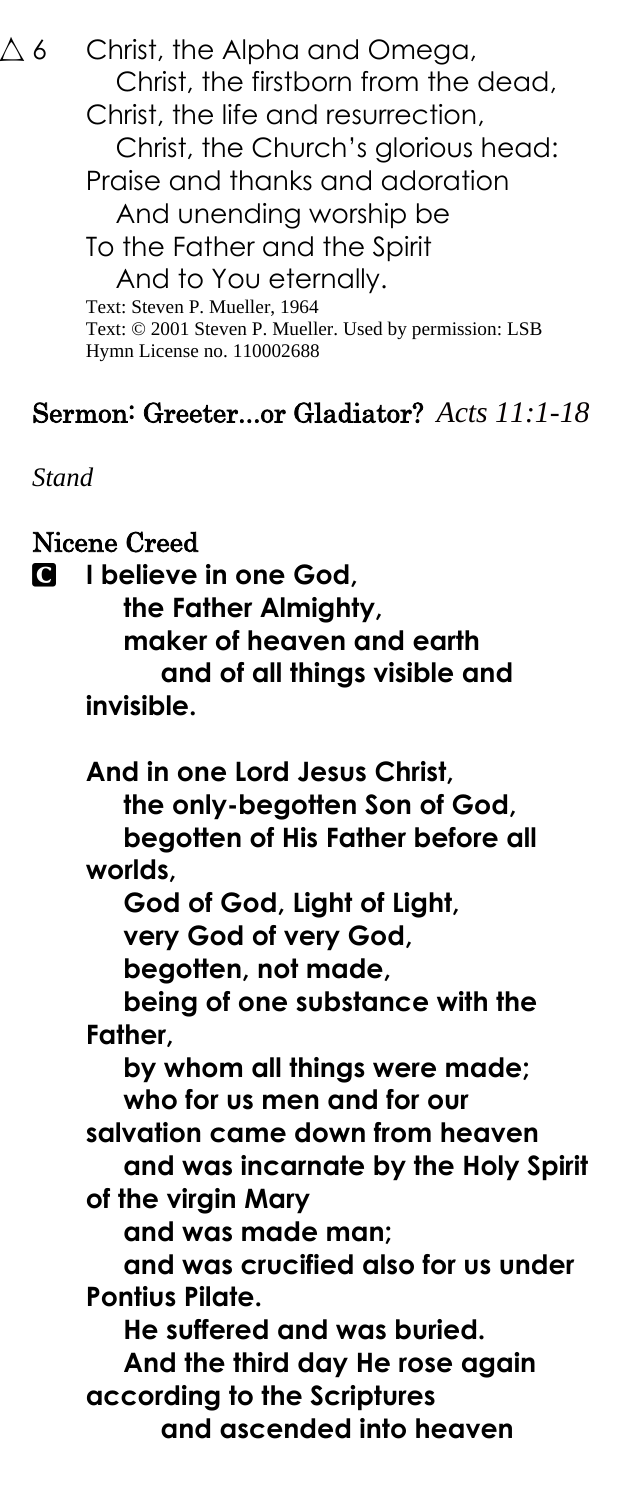**and sits at the right hand of the Father. And He will come again with glory to judge both the living and the dead, whose kingdom will have no end. And I believe in the Holy Spirit, the Lord and giver of life, who proceeds from the Father and the Son, who with the Father and the Son together is worshiped and glorified, who spoke by the prophets. And I believe in one holy Christian and apostolic Church, I acknowledge one Baptism for the remission of sins, and I look for the resurrection of the dead** and the life  $+$  of the world to come. **Amen.**

Prayer of the Church

P ...Lord in your mercy...

C **Hear our prayer**

*Following the prayers, the people may greet one another in the name of the Lord, saying, "Peace be with you," as a sign of reconciliation and of the unity of the Spirit in the bond of peace (Matt. 5:22– 24; Eph. 4:1–3).*

*Sit*

## **Offering**

*Stand*

Offertory *LSB 176*

C **What shall I render to the Lord for all His benefits to me? I will offer the sacrifice of thanksgiving and will call on the name of the Lord.**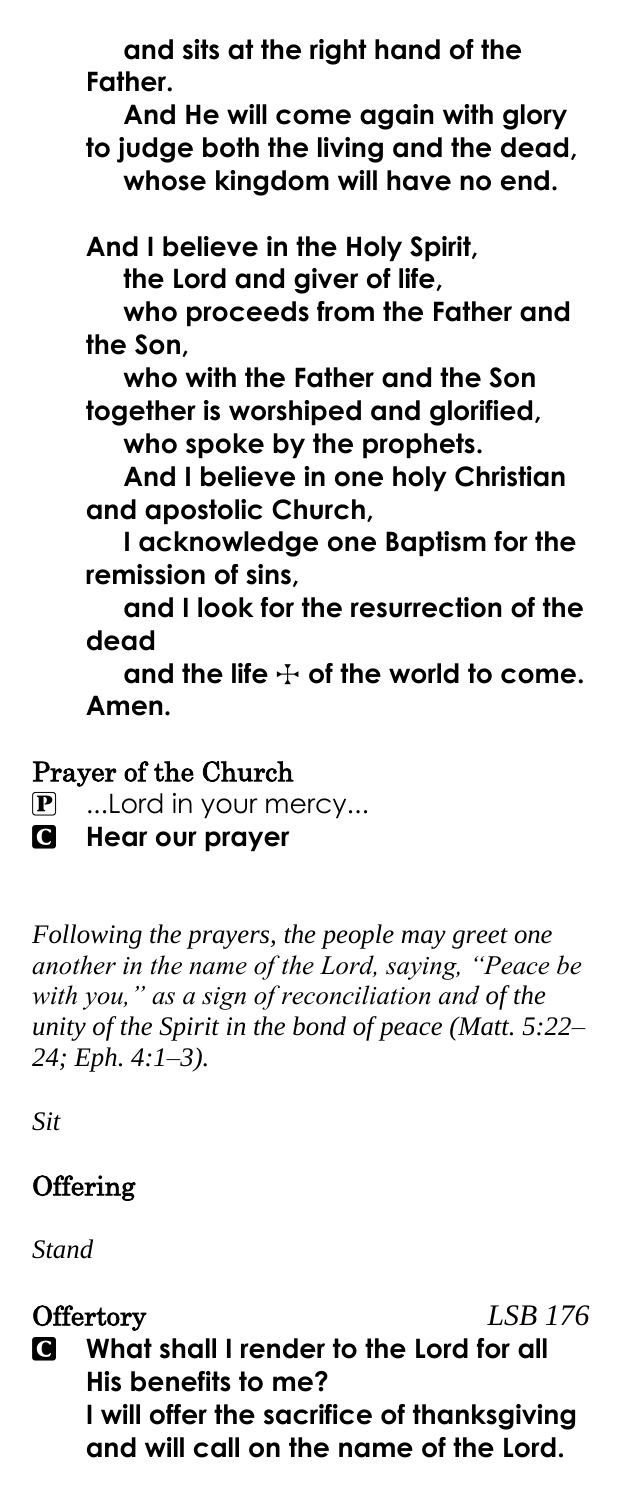**I will take the cup of salvation and will call on the name of the Lord. I will pay my vows to the Lord now in the presence of all His people, in the courts of the Lord's house, in the midst of you, O Jerusalem.**

# Service of the Sacrament

Preface *LSB 177*

- $\mathbf{P}$  The Lord be with you.
- C **And also with you.**
- P Lift up your hearts.
- C **We lift them to the Lord.**
- P Let us give thanks to the Lord our God. C **It is right to give Him thanks and praise.**
- P It is truly good, right, and salutary that we should at all times and in all places give thanks to You, holy Lord, almighty Father, everlasting God. And most especially are we bound to praise You on this day for the glorious resurrection of Your Son, Jesus Christ, the very Paschal Lamb, who was sacrificed for us and bore the sins of the world. By His dying He has destroyed death, and by His rising again He has restored to us everlasting life. Therefore with Mary Magdalene, Peter and John, and with all the witnesses of the resurrection, with angels and archangels, and with all the company of heaven we laud and magnify Your glorious name, evermore praising You and saying:

#### Sanctus *LSB 178*

C **Holy, holy, holy Lord, Lord God of pow'r and might:**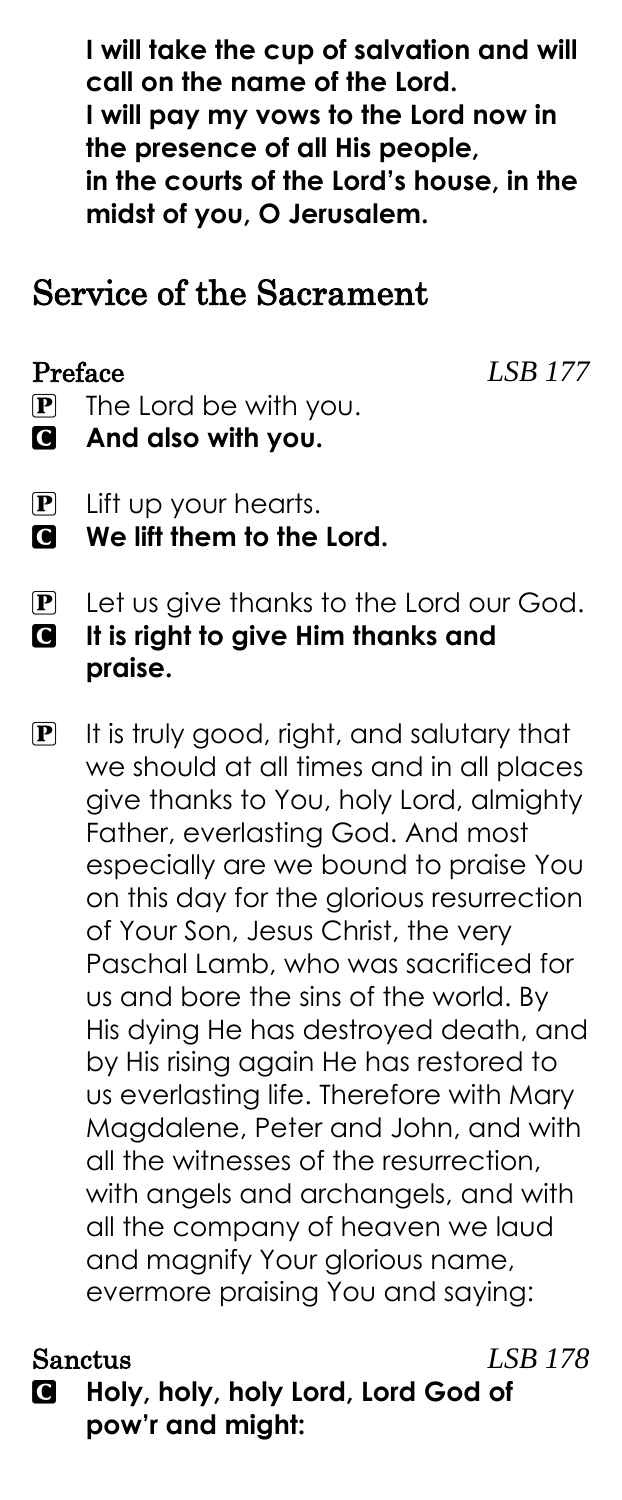**Heav'n and earth are full of Your glory. Hosanna in the highest. Blessed is He who comes in the name of the Lord. Hosanna in the highest.**

#### Prayer of Thanksgiving *LSB 178*

P Blessed are You, Lord of heaven and earth, for You have had mercy on those whom You created and sent Your only-begotten Son into our flesh to bear our sin and be our Savior. With repentant joy we receive the salvation accomplished for us by the all-availing sacrifice of His body and His blood on the cross.

Gathered in the name and the remembrance of Jesus, we beg You, O Lord, to forgive, renew, and strengthen us with Your Word and Spirit. Grant us faithfully to eat His body and drink His blood as He bids us do in His own testament. Gather us together, we pray, from the ends of the earth to celebrate with all the faithful the marriage feast of the Lamb in His kingdom, which has no end. Graciously receive our prayers; deliver and preserve us. To You alone, O Father, be all glory, honor, and worship, with the Son and the Holy Spirit, one God, now and forever. C **Amen.**

- The Words of Our Lord
- P Our Lord Jesus Christ, on the night when He was betrayed, took bread, and when He had given thanks, He broke it and gave it to the disciples and said: "Take, eat; this is My  $+$  body, which is given for you. This do in remembrance of Me."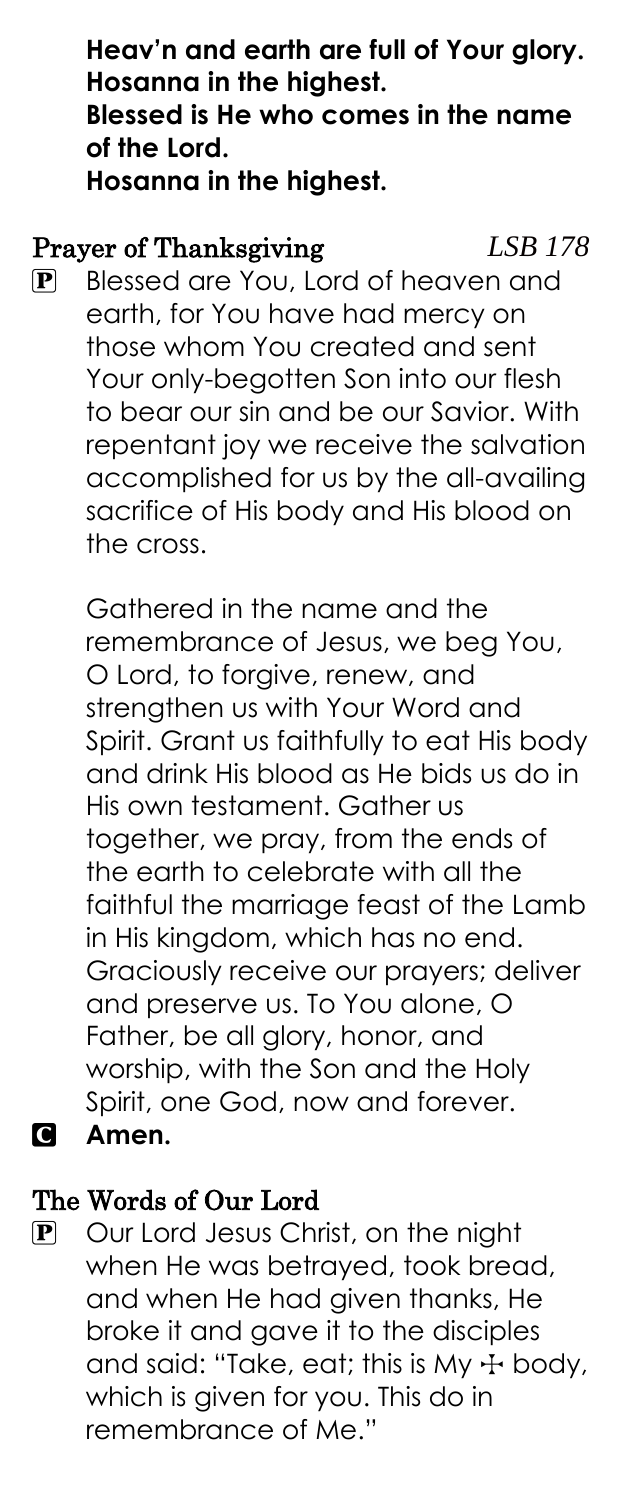In the same way also He took the cup after supper, and when He had given thanks, He gave it to them, saying: "Drink of it, all of you; this cup is the new testament in My  $+$  blood, which is shed for you for the forgiveness of sins. This do, as often as you drink it, in remembrance of Me."

#### Proclamation of Christ

- P As often as we eat this bread and drink this cup, we proclaim the Lord's death until He comes.
- C **Amen. Come, Lord Jesus.**
- P O Lord Jesus Christ, only Son of the Father, in giving us Your body and blood to eat and to drink, You lead us to remember and confess Your holy cross and passion, Your blessed death, Your rest in the tomb, Your resurrection from the dead, Your ascension into heaven, and Your coming for the final judgment. So remember us in Your kingdom and teach us to pray:

#### Lord's Prayer

C **Our Father who art in heaven, hallowed be Thy name, Thy kingdom come, Thy will be done on earth as it is in heaven; give us this day our daily bread; and forgive us our trespasses as we forgive those who trespass against us; and lead us not into temptation, but deliver us from evil. For Thine is the kingdom and the power and the glory forever and ever. Amen.**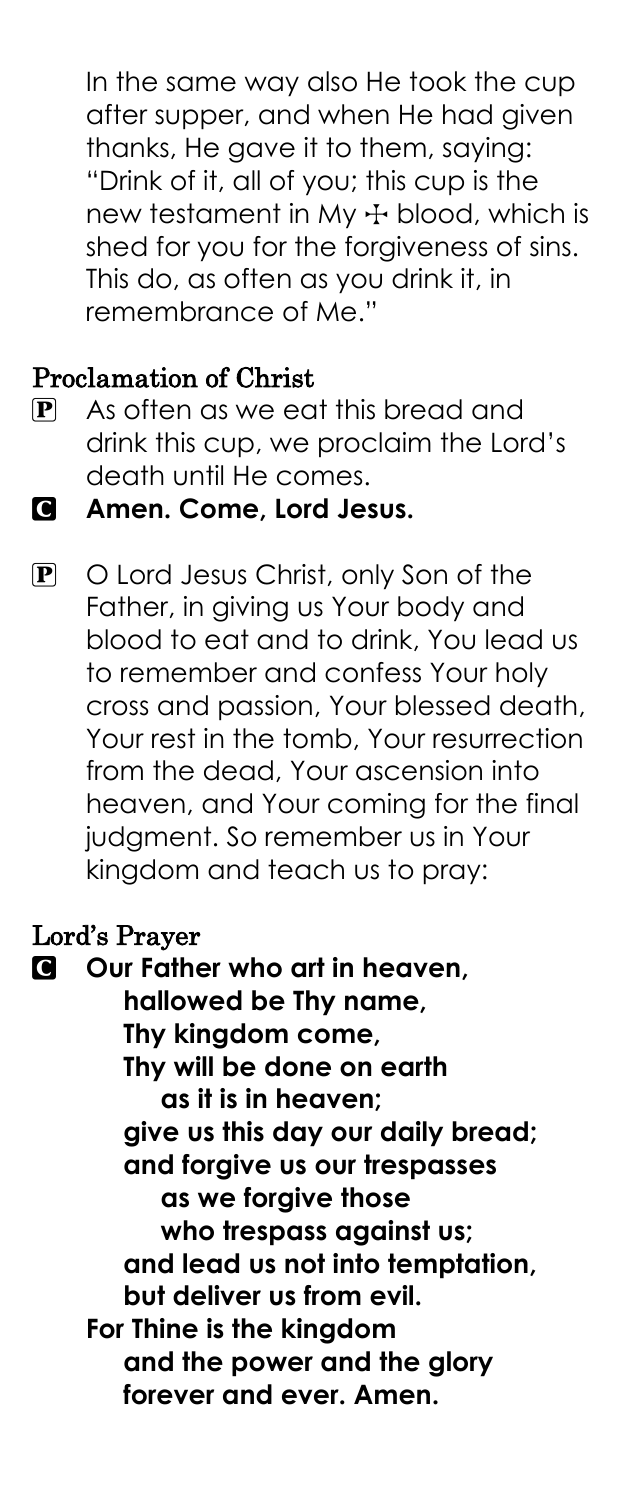Pax Domini *LSB 180*

- $\mathbf{P}$  The peace of the Lord be with you always.
- C **Amen.**

Agnus Dei *LSB 180*

C **Lamb of God, You take away the sin of the world; have mercy on us. Lamb of God, You take away the sin of the world; have mercy on us. Lamb of God, You take away the sin of the world; grant us peace, grant us peace.**

*Sit*

# **Distribution**

*The pastor and those who assist him receive the body and blood of Christ first and then distribute them to those who come to receive, saying:*

Take, eat; this is the true body of our Lord and Savior Jesus Christ, given into death for your sins.

#### **Amen.**

Take, drink; this is the true blood of our Lord and Savior Jesus Christ, shed for the forgiveness of your sins. **Amen.**

*In dismissing the communicants, the following is said:*

P The body and blood of our Lord Jesus Christ strengthen and preserve you in body and soul to life everlasting. Depart  $\pm$  in peace.

C **Amen.**

# 633 At the Lamb's High Feast We Sing

1 At the Lamb's high feast we sing Praise to our victorious King,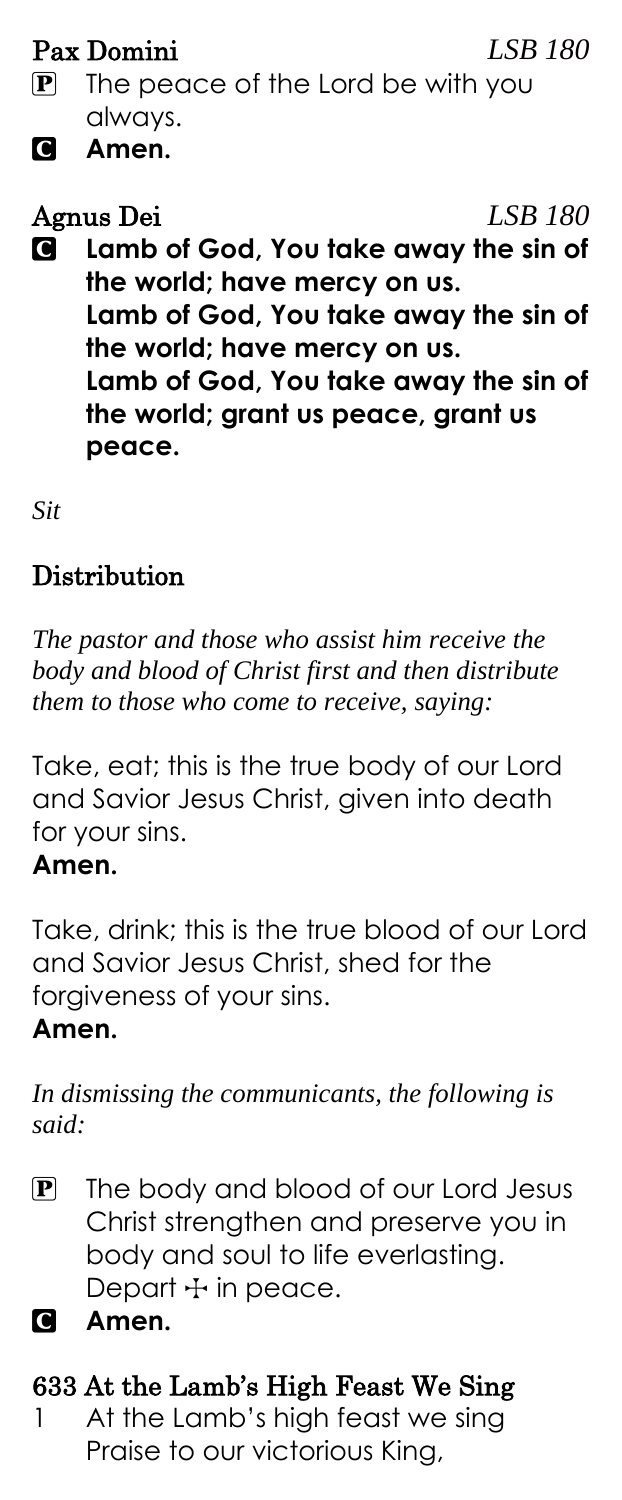Who has washed us in the tide Flowing from His piercèd side. Alleluia!

- 2 Praise we Him, whose love divine Gives His sacred blood for wine, Gives His body for the feast— Christ the victim, Christ the priest. Alleluia!
- 3 Where the paschal blood is poured, Death's dread angel sheathes the sword; Israel's hosts triumphant go Through the wave that drowns the foe. Alleluia!
- 4 Praise we Christ, whose blood was shed, Paschal victim, paschal bread; With sincerity and love Eat we manna from above. Alleluia!
- 5 Mighty Victim from the sky, Hell's fierce pow'rs beneath You lie; You have conquered in the fight, You have brought us life and light. Alleluia!
- 6 Now no more can death appall, Now no more the grave enthrall; You have opened paradise, And Your saints in You shall rise. Alleluia!
- 7 Easter triumph, Easter joy! This alone can sin destroy; From sin's pow'r, Lord, set us free, Newborn souls in You to be. Alleluia!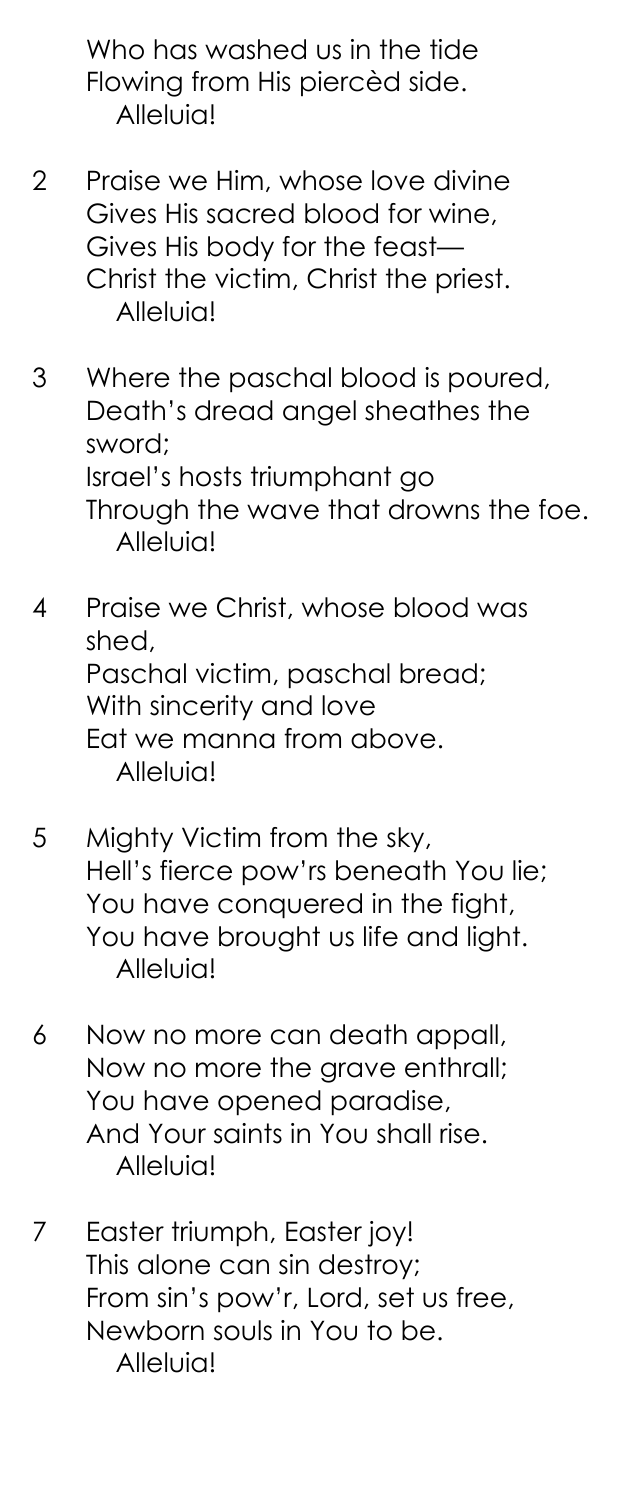|                | Savior, by whose death we live,<br>Spirit, guide through all our days:<br>Three in One, Your name we praise.<br>Alleluia!<br>Text: Latin, c. 5th-10th cent.; tr. Robert Campbell, 1814–68, alt.<br>Text: Public domain                                                                                                                                                                                                                                               |
|----------------|----------------------------------------------------------------------------------------------------------------------------------------------------------------------------------------------------------------------------------------------------------------------------------------------------------------------------------------------------------------------------------------------------------------------------------------------------------------------|
| $\overline{1}$ | 639 Wide Open Stand the Gates<br>Wide open stand the gates adorned<br>with pearl,<br>While round God's golden throne<br>The choirs of saints in endless circles<br>curl,<br>And joyous praise the Son!<br>They watch Him now descending<br>To visit waiting earth.<br>The Lord of Life unending<br>Brings dying hope new birth!                                                                                                                                      |
| $\overline{2}$ | He speaks the Word the bread and<br>wine to bless:<br>"This is My flesh and blood!"<br>He bids us eat and drink with<br>thankfulness<br>This gift of holy food.<br>All human thought must falter-<br>Our God stoops low to heal,<br>Now present on the altar,<br>For us both host and meal!                                                                                                                                                                          |
| 3              | The cherubim, their faces veiled from<br>light,<br>While saints in wonder kneel,<br>Sing praise to Him whose face with<br>glory bright<br>No earthly masks conceal.<br>This sacrament God gives us<br>Binds us in unity,<br>Joins earth with heav'n beyond us,<br>Time with eternity!<br>Text: J. K. Wilhelm Loehe, 1808–72; tr. Herman G. Stuempfle,<br>Jr., 1923–2007<br>Text: © 2002 GIA Publications, Inc. Used by permission: LSB<br>Hymn License no. 110002688 |

 $\Delta$  8 Father, who the crown shall give,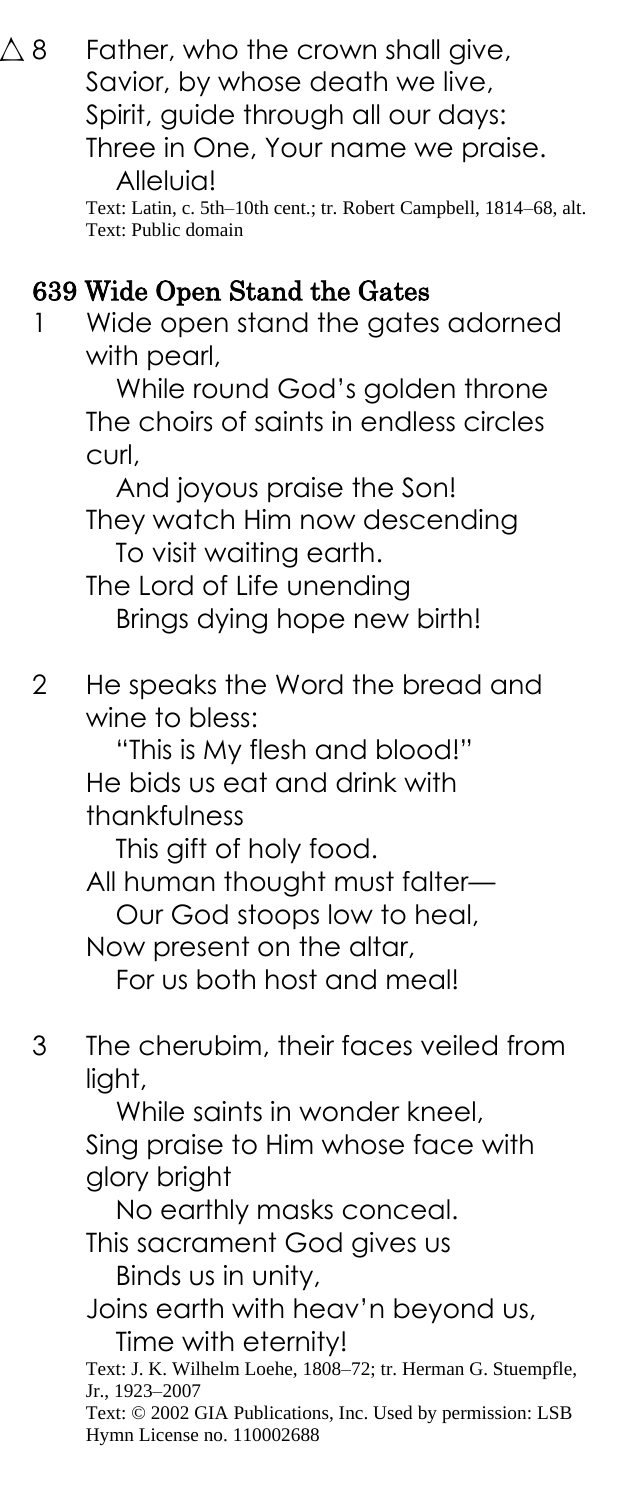#### *Stand*

#### Thank the Lord *LSB 181*

C **Thank the Lord and sing His praise; tell ev'ryone what He has done. Let ev'ryone who seeks the Lord rejoice and proudly bear His name. He recalls His promises and leads His people forth in joy with shouts of thanksgiving. Alleluia, alleluia.**

#### Post-Communion Collect

A Let us pray.

We give thanks to You, almighty God, that You have refreshed us through this salutary gift, and we implore You that of Your mercy You would strengthen us through the same in faith toward You and in fervent love toward one another; through Jesus Christ, Your Son, our Lord, who lives and reigns with You and the Holy Spirit, one God, now and forever.

#### C **Amen.**

#### Benediction *LSB 183*

- P The Lord bless you and keep you. The Lord make His face shine on you and be gracious to you. The Lord look upon you with favor and + give you peace.
- C **Amen.**

# 672 Jerusalem the Golden

- 1 Jerusalem the golden, With milk and honey blest— The promise of salvation, The place of peace and rest— We know not, oh, we know not
	- What joys await us there: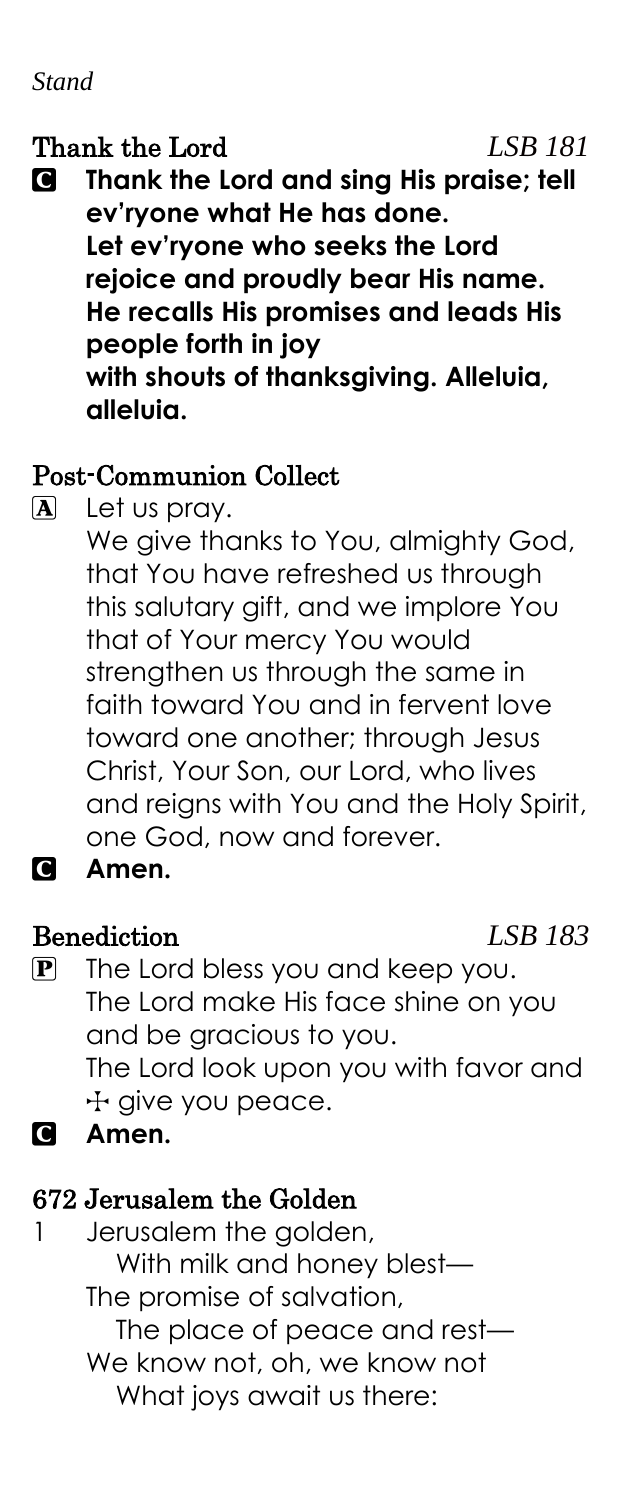The radiancy of glory, The bliss beyond compare!

2 Within those walls of Zion Sounds forth the joyful song, As saints join with the angels And all the martyr throng. The Prince is ever with them; The daylight is serene; The city of the blessèd Shines bright with glorious sheen.

3 Around the throne of David, The saints, from care released, Raise loud their songs of triumph To celebrate the feast. They sing to Christ their leader, Who conquered in the fight, Who won for them forever Their gleaming robes of white.

- $\Delta$  4  $\phantom{0}$  O sweet and blessèd country, The home of God's elect!
	- O sweet and blessèd country That faithful hearts expect!
	- In mercy, Jesus, bring us To that eternal rest

With You and God the Father And Spirit, ever blest.

Text: Bernard of Cluny, 12th cent.; tr. John Mason Neale, 1818– 66, alt. Text: Public domain

#### Acknowledgments

Divine Service, Setting Two from Lutheran Service Book Unless otherwise indicated, Scripture quotations are from the ESV® Bible (The Holy Bible, English Standard Version®), copyright © 2001 by Crossway, a publishing ministry of Good News Publishers. Used by permission. All rights reserved. Created by Lutheran Service Builder © 2022 Concordia Publishing House.

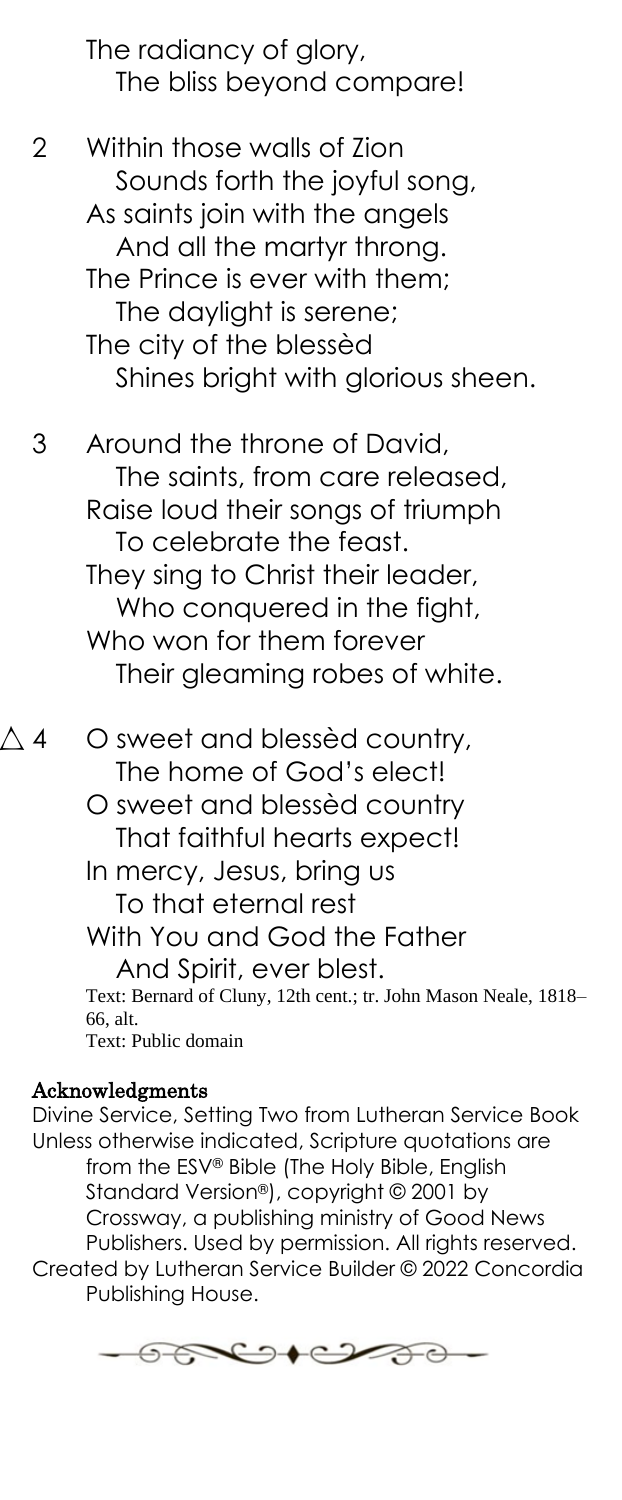HOLY COMMUNION will be celebrated during our worship service today. While we welcome all adults to receive the Lord's Supper today, we understand from Holy Scripture that the Lord's Supper is a sign of the unity of our faith that already exists ... and not a cause of unity among diverse belief systems and traditions. Therefore we ask that only those who 1) have been baptized and 2) who are able to prepare themselves to receive the Lord's Supper through self-examination and 3) discern the real presence of Christ's true body and blood in, with and under the bread and wine and 4) trust in Jesus Christ for the forgiveness of our sins and 5) share our biblical beliefs about the Lord's Supper ... are encouraged to receive the sacrament today. If any of these beliefs are unclear or unfamiliar to you, please join us at the Lord's altar today with a hand placed over your heart and receive the blessing of the Lord. Thank you in Jesus' name

**ADULT BIBLE STUDY TOPICAL ROUND-UP** Next Sunday, the Sunday Morning Adult Bible Study Group (9:00 AM in the Sanctuary) will be exploring what the Bible teaches about Holy Baptism and Infant Baptism. **Next Tuesday, the Tuesday Morning Study Group (Tuesdays, 10:00 AM in the Fellowship Hall**) will explore why so many Christians depend on subjective emotional experience rather than the objective revealed Word of God to validate their Christian Faith and actual justification. Next Sunday, the Adult Instruction Class (Sundays, 9:00 AM in Trinity Conference Room) will explore the Person and Work of the Holy Spirit.

#### **TEXAS TACO BAR**

Sunday, May 22, 2022. 12:15 pm to 2:15 pm at Trinity. This is a FUND RAISER hosted by Trinity to support our youth from Trinity & St. Paul who will be attending The LCMS Youth Gathering in Houston, Texas in July. It will be "Free Will Offering".

Bring Extra "Dollars" to compete in games. Prizes for the Winners!

Along with the Taco Bar, enjoy some other Texas favorites like Pecan & Peach Pies, Texas Sheet Cake, & their favorite soda, Dr. Pepper.

`Ya All Come to a fun filled afternoon. Hope to see you there!

. **TRINITY PRAYER WARRIORS** are moving their Intercessory Prayer Huddles to Wednesday evenings at 6:00 pm - prior to Trinity Adult Choir Rehearsal at 7:00 pm. Our congregation cannot overstate the importance of this strategic prayer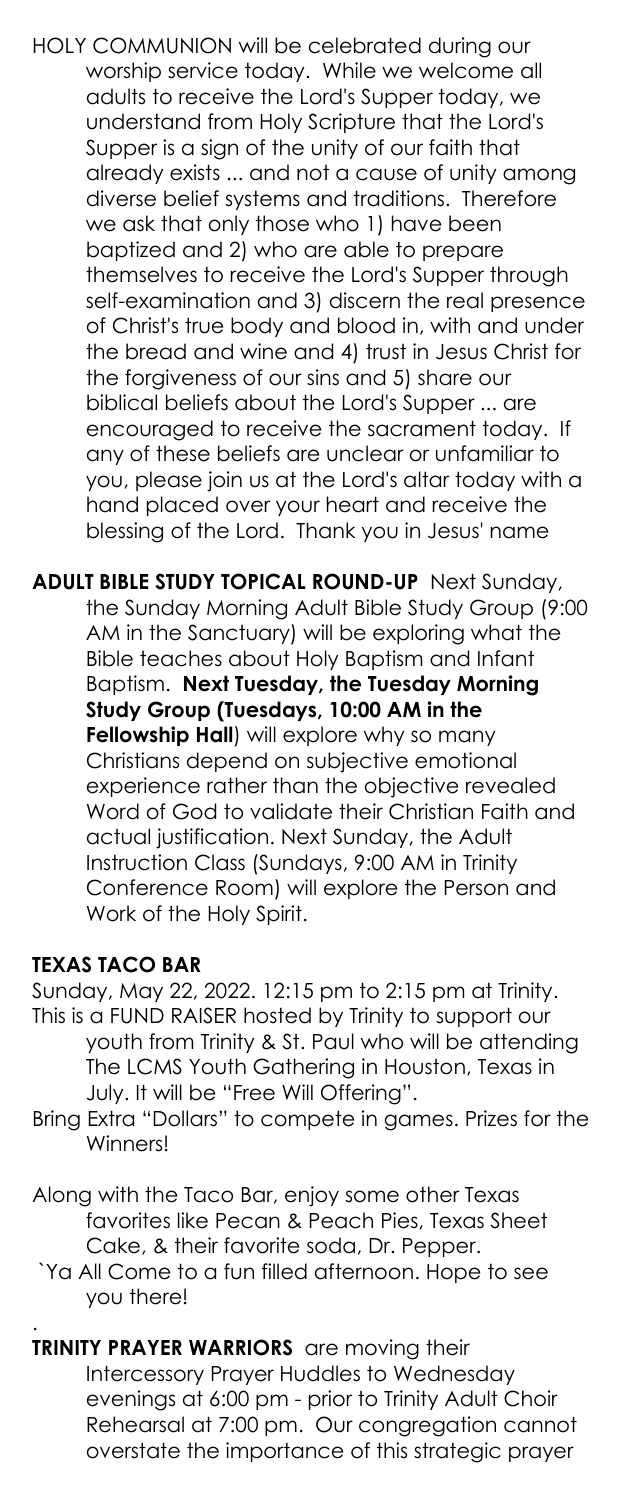ministry. Prayer changes things for our individual families and our congregation.

**TRINITY WOMENS' CRAFT DAY** was celebrated at our church on Saturday, May 14th, from 8:00 am - 4:00 pm. Christian women from our congregation and female friends from the community spent the day bringing a \$20 donation for ministry projects supported by the Trinity Ladies Posse - and enjoying food and fellowship while working on their own personal crafts and projects. We all are both amazed by - and grateful for - the many ministries of our church which take place through the 'extra' personal and financial support of our Ladies' Posse. Hip, Hip, Hooray! in the Lord!

#### **GERANIUM ORDER FORMS**

The order form for red Geraniums for the Altar for Pentecost are in your mail boxes. Please return to Barb Yek by Sunday, May 22.

#### **BIRTHDAYS AND ANNIVERSARIES**

Kayleigh Huetteman 5/17 Merelyn Snider 5/18 Elizabeth Eppler5/21

**CHARTING OUR COURSE** – Attendance last week … May 8, 2022 10:00 AM Worship In Person: 57 / Online Views: 43 9:00 am Adult Info Class In Person: 1 9:00 am Kids Sunday school In Person: 4 9:00 AM Adult Bible Class In Person:12 / Online Views:37

#### **SERVING THE LORD**

#### **This week**

 Sun May 15 9 am Sunday School Life with God Adult study Adult Confirmation 10 am Worship 12:15 Texas Taco Bar

Mon May 16 6:30 Confirmation

Tues May 17 9 am Prayer warriors 10 am Bible Study

Wed May 18 5:30 pm Prayer Warriors 6:30 Adult Choir Rehearsal

Thu May 19 Council

Fri May 20